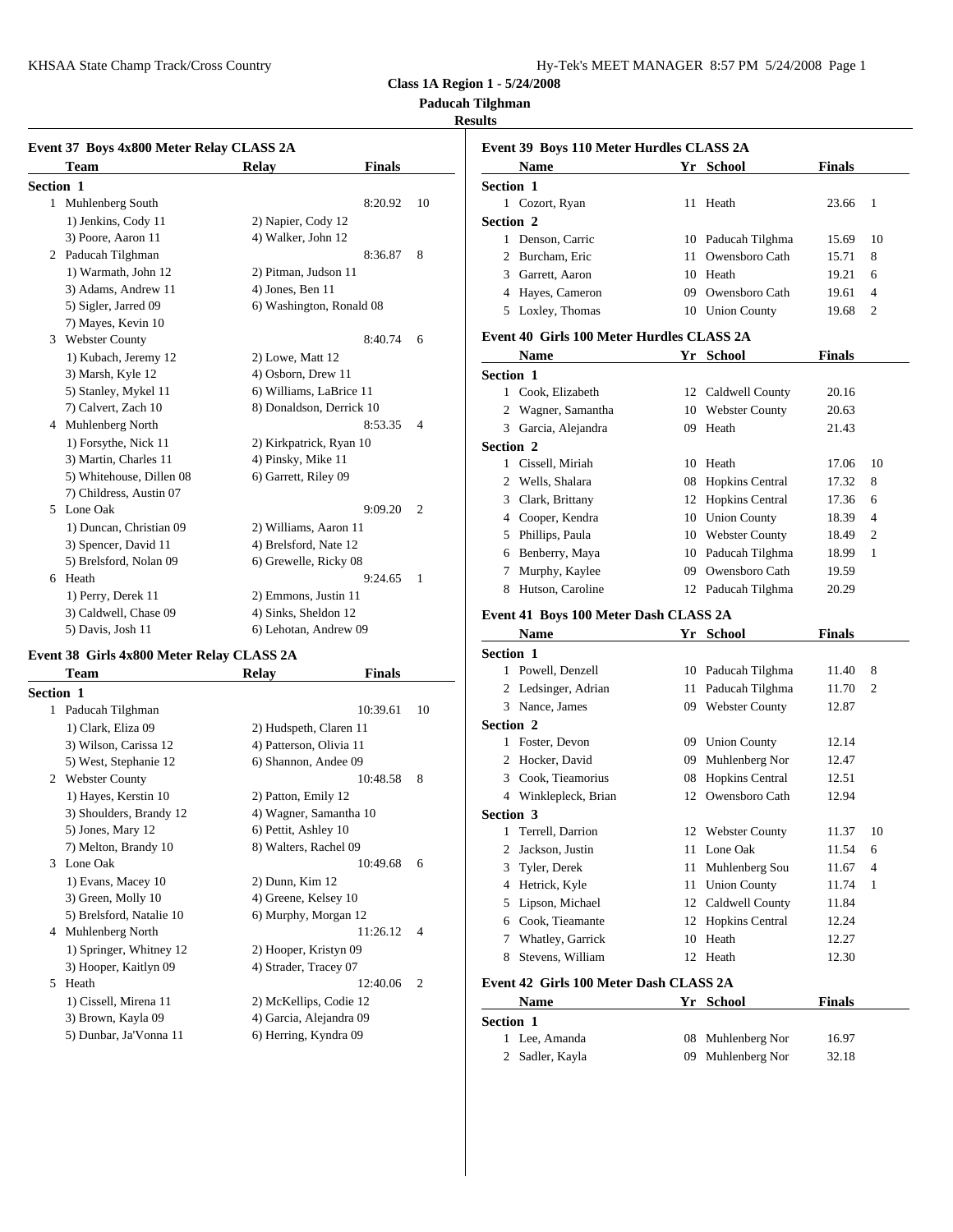|--|--|--|--|

**Paducah Tilghman**

### **Results**

|           | Section 2  (Event 42 Girls 100 Meter Dash CLASS 2A)<br><b>Name</b> |    | Yr School                                  | <b>Finals</b> |                | Event 44 G |                     |
|-----------|--------------------------------------------------------------------|----|--------------------------------------------|---------------|----------------|------------|---------------------|
| Section 2 |                                                                    |    |                                            |               |                |            | Tean                |
|           | 1 Wells, Shalara                                                   |    | 08 Hopkins Central                         | 13.51         | $\mathbf{1}$   | Section 1  |                     |
|           | 2 Starks, Joeshana                                                 |    | 09 Lone Oak                                | 13.58         |                |            | 1 Heath             |
|           | 3 Carver, Kelsey                                                   |    | 10 Webster County                          | 14.41         |                |            | $1)$ W <sub>1</sub> |
|           | 4 Long, Ariel                                                      |    | 09 Heath                                   | 14.71         |                |            | $3)$ Ari            |
|           | 5 Wharton, Jasmine                                                 |    | 11 Muhlenberg Sou                          | 15.25         |                |            | 5) Cis              |
|           | 6 Ackerman, Kaitlyn                                                |    | 12 Owensboro Cath                          | 15.31         |                |            | 2 Lone              |
|           | 7 Tichenor, Molly                                                  |    | 09 Owensboro Cath                          | 16.01         |                |            | $1)$ Lu             |
|           | <b>Section 3</b>                                                   |    |                                            |               |                |            | $3)$ Gu             |
|           | 1 Horne, DeAudrea                                                  |    | 11 Paducah Tilghma                         | 12.86         | 10             |            | $5)$ Gro<br>7) Mu   |
|           | 2 Foster, Feiarra                                                  | 11 | <b>Hopkins Central</b>                     | 13.09         | 8              | 3          | Unior               |
|           | 3 Fellows, Gabby                                                   |    | 11 Lone Oak                                | 13.12         | 6              |            | 1) Da               |
|           | 4 Parrish, Lauren                                                  |    | 10 Union County                            | 13.29         | $\overline{4}$ |            | 3) Mo               |
|           | 5 Smith, Rachel                                                    |    | 11 Paducah Tilghma                         | 13.32         | 2              |            | 5) Par              |
|           | 6 Christen, Heather                                                |    | 10 Reidland                                | 13.73         |                |            | 4 Webs              |
|           | 7 Dangler, Rachelle                                                |    | 09 Union County                            | 13.83         |                |            | $1)$ Ca             |
|           | 8 Wrinkle, Taylor                                                  |    | 11 Heath                                   | 13.86         |                |            | 3) Pet              |
|           |                                                                    |    |                                            |               |                |            | 5) Ha               |
|           | Event 43 Boys 4x200 Meter Relay CLASS 2A                           |    |                                            |               |                |            | 7) Phi              |
|           | Team                                                               |    | <b>Relay</b>                               | <b>Finals</b> |                |            | 5 Paduc             |
|           | Section 1                                                          |    |                                            |               |                |            | $1)$ Be             |
|           | 1 Paducah Tilghman                                                 |    |                                            | 1:33.73       | 10             |            | 3) Itia             |
|           | 1) Denson, Carric 10                                               |    | 2) Powell, Denzell 10                      |               |                |            | $5)$ Bro            |
|           | 3) Burbage, Randy 10                                               |    | 4) Hank, Jim 10                            |               |                |            | $7)$ We             |
|           | 5) Davis, Zee 09                                                   |    | 6) Moore, James 10                         |               |                |            | 6 Hopk              |
|           | 7) Jones, Dewayne 12                                               |    | 8) Ledsinger, Adrian 11                    |               |                |            | 1) Da               |
|           | 2 Union County                                                     |    |                                            | 1:36.63       | 8              |            | 3) Joi              |
|           | 1) Higginson, Tyree 09                                             |    | 2) Foster, Devon 09                        |               |                |            | 5) We               |
|           | 3) Garnett, Isaac 09                                               |    | 4) Hetrick, Kyle 11                        |               |                | Event 45 B |                     |
|           | 5) Wright, Diante 12                                               |    | 6) Loxley, Thomas 10                       |               |                |            | Nam                 |
|           | 7) Dangler, Ralph 09                                               |    |                                            |               |                | Section 1  |                     |
|           | 3 Lone Oak                                                         |    |                                            | 1:36.73       | 6              |            | 1 Napie             |
|           | 1) Duncan, Christian 09                                            |    | 2) Hall, Scott 10                          |               |                |            | 2 Poore             |
|           | 3) Francis, Logan 11                                               |    | 4) Miller, Stephen 10                      |               |                |            | 3 Kuba              |
|           | 5) Jackson, Justin 11                                              |    | 6) Caestrini, Dean 09                      |               |                |            | 4 Ipock             |
|           | 7) Brelsford, Nate 12                                              |    | 8) Fouse, Kyle 10                          |               |                |            | Perry.              |
|           | 4 Heath                                                            |    |                                            | 1:40.17       | 4              | 5.         | 6 Kauff             |
|           | 1) Whatley, Garrick 10                                             |    | 2) Garrett, Aaron 10                       |               |                |            |                     |
|           | 3) Spresser, Tyler 11                                              |    | 4) Stevens, William 12                     |               |                | 7          | Pace,               |
|           | 5) Davis, Josh 11                                                  |    | 6) Croft, Max 10                           |               |                | 8          | Carr,               |
|           | 7) Hancock, Josh 11<br>5 Webster County                            |    | 8) Hancock, Jake 11                        | 1:40.70       | 2              | 9          | Willia              |
|           | 1) Baker, Shammah 10                                               |    |                                            |               |                | 10         | Moor                |
|           | 3) Osborn, Drew 11                                                 |    | 2) Nance, James 09<br>4) Zachary, Blake 09 |               |                | 11         | Spenc               |
|           | 5) Cottingham, Jordan 12                                           |    | 6) Gobin, Eric 10                          |               |                | 12         | Lehot               |
|           | 7) Jones, Eric 12                                                  |    | 8) Gobin, Jeremy 12                        |               |                | 13         | White               |
|           |                                                                    |    |                                            |               |                |            | 14 Calve            |

|   | Event 44 Girls 4x200 Meter Relay CLASS 2A<br>Team |    | Relay                   | <b>Finals</b> |                |
|---|---------------------------------------------------|----|-------------------------|---------------|----------------|
|   | <b>Section 1</b>                                  |    |                         |               |                |
|   | 1 Heath                                           |    |                         | 1:52.56       | 10             |
|   | 1) Wrinkle, Taylor 11                             |    | 2) Long, Ariel 09       |               |                |
|   | 3) Armstrong, Katie 10                            |    | 4) Austin, MacKensie 11 |               |                |
|   | 5) Cissell, Miranda 11                            |    |                         |               |                |
|   | 2 Lone Oak                                        |    |                         | 1:53.26       | 8              |
|   | 1) Ludovissie, Alexis 09                          |    | 2) Dunn, Kim 12         |               |                |
|   | 3) Gurrola, Lexi 10                               |    | 4) Starks, Joeshana 09  |               |                |
|   | 5) Green, Molly 10                                |    | 6) Fellows, Gabby 11    |               |                |
|   | 7) Murphy, Morgan 12                              |    | 8) Jones, Keziah 09     |               |                |
|   | 3 Union County                                    |    |                         | 1:56.40       | 6              |
|   | 1) Dangler, Rachelle 09                           |    | 2) Allen, Courtney 09   |               |                |
|   | 3) Moore, Hannah 12                               |    | 4) Cooper, Kendra 10    |               |                |
|   | 5) Parrish, Lauren 10                             |    |                         |               |                |
|   | 4 Webster County                                  |    |                         | 1:57.30       | $\overline{4}$ |
|   | 1) Carver, Kelsey 10                              |    | 2) Melton, Brandy 10    |               |                |
|   | 3) Pettit, Ashley 10                              |    | 4) Weldon, Meghan 09    |               |                |
|   | 5) Harris, Lynette 10                             |    | 6) Jones, Mary 12       |               |                |
|   | 7) Phillips, Paula 10                             |    | 8) Shoulders, Brandy 12 |               |                |
|   | 5 Paducah Tilghman                                |    |                         | 1:58.53       | 2              |
|   | 1) Benberry, Maya 10                              |    | 2) Hutson, Caroline 12  |               |                |
|   | 3) Itiavakse, Ngadoo 08                           |    | 4) McElroy, Allison 12  |               |                |
|   | 5) Brown, Sarina 10                               |    | 6) Gibson, Breshea 11   |               |                |
|   | 7) West, Stephanie 12                             |    |                         |               |                |
|   | 6 Hopkins Central                                 |    |                         | 2:05.67       | 1              |
|   | 1) Daugherty, Brooke 09                           |    | 2) Book, Sherrie 12     |               |                |
|   | 3) Joiner, Christy 11                             |    | 4) Clark, Tressa 12     |               |                |
|   | 5) Wells, Shalara 08                              |    | 6) Foster, Feiarra 11   |               |                |
|   | Event 45 Boys 1600 Meter Run CLASS 2A             |    |                         |               |                |
|   | Name                                              |    | Yr School               | <b>Finals</b> |                |
|   | <b>Section 1</b>                                  |    |                         |               |                |
|   | 1 Napier, Cody                                    |    | 12 Muhlenberg Sou       | 4:35.03       | 10             |
|   | 2 Poore, Aaron                                    | 11 | Muhlenberg Sou          | 4:38.20       | 8              |
| 3 | Kubach, Jeremy                                    | 12 | <b>Webster County</b>   | 4:40.24       | 6              |
| 4 | Ipock, Wesley                                     | 11 | <b>Hopkins Central</b>  | 4:41.01       | 4              |
|   | 5 Perry, Derek                                    | 11 | Heath                   | 4:42.48       | 2              |
| 6 | Kauffeld, Chase                                   | 09 | Owensboro Cath          | 4:55.12       | 1              |
|   |                                                   |    |                         |               |                |

# **Name Yr School Finals Section 1** 1 Porter, Brianne 11 Muhlenberg Sou 5:32.97 10 2 White, Maddie 10 Union County 5:42.38 8

**Event 46 Girls 1600 Meter Run CLASS 2A**

 Pace, Shawn 09 Reidland 4:56.59 Carr, Aaron 11 Union County 4:57.02 Williams, Aaron 11 Lone Oak 5:08.07 Moore, Connor 10 Hopkins Central 5:11.17 Spencer, David 11 Lone Oak 5:22.42 Lehotan, Andrew 09 Heath 5:24.58 Whitehouse, Dillen 08 Muhlenberg Nor 5:26.35 14 Calvert, Zach 10 Webster County 5:31.22 Childress, Austin 07 Muhlenberg Nor 5:43.14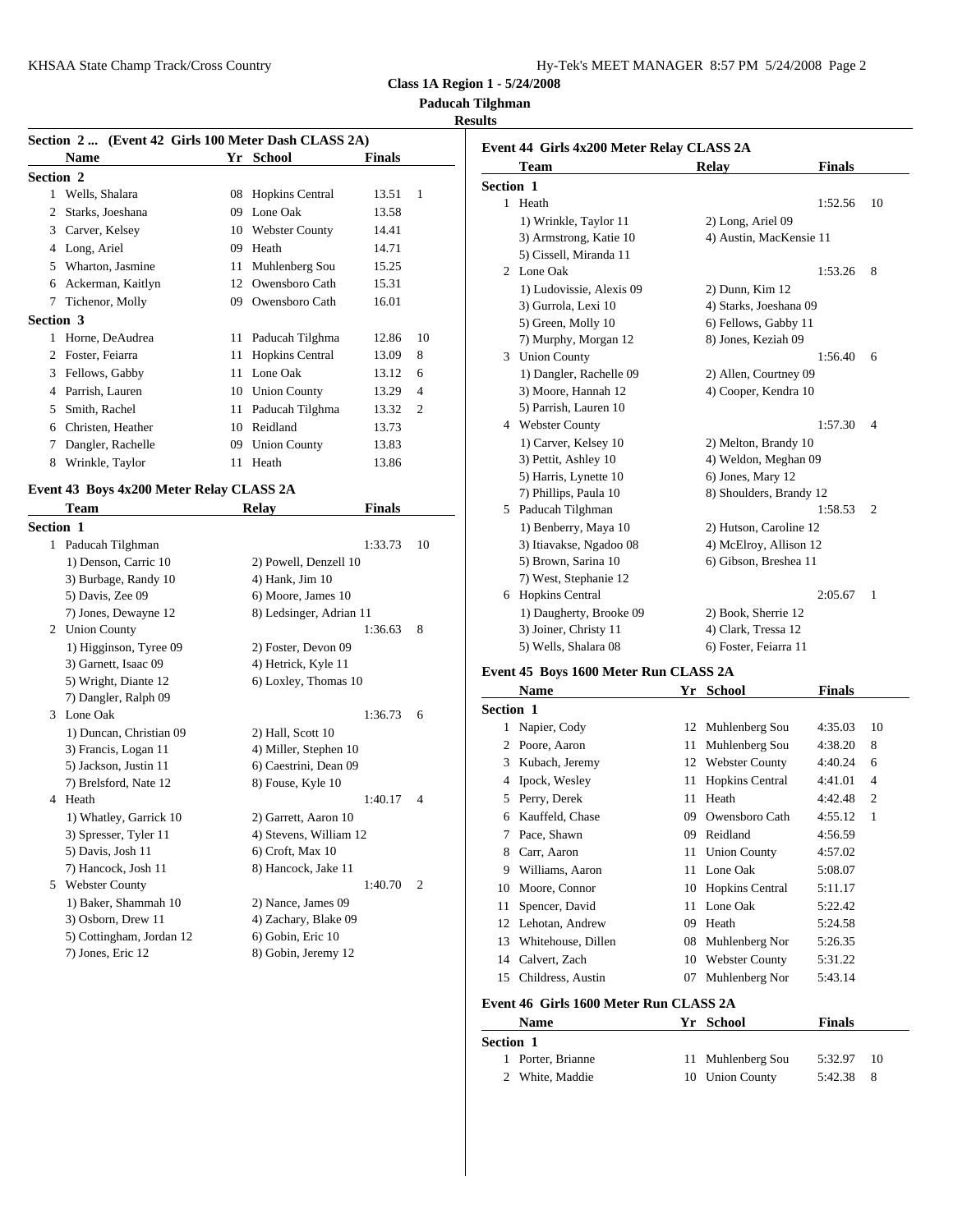**Class 1A Region 1 - 5/24/2008**

**Paducah Tilghman Results**

# **Section 1 ... (Event 46 Girls 1600 Meter Run CLASS 2A) Name Yr School Finals** 3 Clark, Eliza 09 Paducah Tilghma 5:48.19 6 4 Evans, Macey 10 Lone Oak 6:09.81 4 5 Brelsford, Natalie 10 Lone Oak 6:19.58 2 6 McKellips, Codie 12 Heath 6:21.75 1 7 Hooper, Kristyn 09 Muhlenberg Nor 6:26.96 8 Hooper, Kaitlyn 09 Muhlenberg Nor 6:31.10 9 Hudspeth, Claren 11 Paducah Tilghma 6:43.21 10 Cissell, Mirena 11 Heath 6:44.88 11 White, Crystal 08 Hopkins Central 6:53.65 12 Bullock, Hannah 11 Hopkins Central 6:54.75

#### **Event 47 Boys 4x100 Meter Relay CLASS 2A**

|           | <b>Team</b>              | <b>Relay</b>            | <b>Finals</b> |                |                | 3) Me         |
|-----------|--------------------------|-------------------------|---------------|----------------|----------------|---------------|
| Section 1 |                          |                         |               |                |                | $5)$ Jor      |
|           | 1 Paducah Tilghman       |                         | 44.37         | 10             |                | 7) Ho         |
|           | 1) Powell, Denzell 10    | 2) Ledsinger, Adrian 11 |               |                |                | 6 Lone        |
|           | 3) Burbage, Randy 10     | 4) Hank, Jim 10         |               |                |                | $1)$ Lu       |
|           | 5) Brown, Reshade 09     | 6) Moore, James 10      |               |                |                | 3) Sta        |
|           | 7) Davis, Zee 09         | 8) Jones, Dewayne 12    |               |                |                | 5) Du         |
|           | 2 Union County           |                         | 45.80         | 8              |                | $7)$ Jor      |
|           | 1) Higginson, Tyree 09   | 2) Foster, Devon 09     |               |                | 7              | Owen          |
|           | 3) Wright, Diante 12     | 4) Hetrick, Kyle 11     |               |                |                | $1)$ Ac       |
|           | 5) Garnett, Isaac 09     | 6) Loxley, Thomas 10    |               |                |                | 3) Ha         |
|           | 7) Dangler, Ralph 09     |                         |               |                |                | 5) Mu         |
|           | 3 Lone Oak               |                         | 46.10         | 6              |                | 7) Tic        |
|           | 1) Duncan, Christian 09  | 2) Hall, Scott 10       |               |                | 8              | Muhl          |
|           | 3) Francis, Logan 11     | 4) Miller, Stephen 10   |               |                |                | $1)$ Le       |
|           | 5) Jackson, Justin 11    | 6) Fouse, Kyle 10       |               |                |                | $3)$ Sac      |
|           | 7) Caestrini, Dean 09    | 8) Brelsford, Nate 12   |               |                | Event 49 B     |               |
| 4         | Heath                    |                         | 48.61         | $\overline{4}$ |                | <b>Nam</b>    |
|           | 1) Whatley, Garrick 10   | 2) Spresser, Tyler 11   |               |                | Section 1      |               |
|           | 3) Hancock, Jake 11      | 4) Stevens, William 12  |               |                | $\mathbf{1}$   | Sinks         |
|           | 5) Emmons, Justin 11     | 6) Garrett, Aaron 10    |               |                | 2              | Davis         |
|           | 7) Croft, Max 10         | 8) Hancock, Josh 11     |               |                | 3              | Warn          |
|           | 5 Owensboro Catholic     |                         | 49.01         | $\overline{2}$ | 4              | Grove         |
|           | 1) Burcham, Eric 11      | 2) Kamuf, Ben 12        |               |                |                |               |
|           | 3) Dant, Nicholas 10     | 4) Wright, John 10      |               |                | Section 2      |               |
|           | 5) Winklepleck, Brian 12 | 6) Willis, Matt 11      |               |                | 1              | <b>Jacks</b>  |
|           | 7) Weafer, Mitchel 09    | 8) Simmons, Jack 12     |               |                | $\overline{c}$ | Warn          |
|           | 6 Hopkins Central        |                         | 49.04         | 1              | 3              | Marsh         |
|           | 1) Bean, Cody 12         | 2) Cook, Tieamante 12   |               |                | 4              | Jones         |
|           | 3) Cook, Tieamorius 08   | 4) Ipock, Wesley 11     |               |                | 5              | <b>Brelst</b> |
|           | 5) Byers, Cody 12        | 6) Hunter, Scott 12     |               |                | 6              | Ipock         |
|           |                          |                         |               |                | $\mathbf{r}$   | $\mathbf{r}$  |

#### **Event 48 Girls 4x100 Meter Relay CLASS 2A**

| Team                    | <b>Relay</b>            | <b>Finals</b> | Event 50 G               |
|-------------------------|-------------------------|---------------|--------------------------|
| <b>Section 1</b>        |                         |               | <b>Nam</b>               |
| Paducah Tilghman        |                         | 49.85<br>10   | Section 1                |
| 1) Horne, DeAudrea 11   | 2) Hutson, Caroline 12  |               | Arms                     |
| 3) Smith, Rachel 11     | 4) Shumpert, Natelie 11 |               | 2 Book.                  |
| 5) Benberry, Maya 10    | 6) Brown, Sarina 10     |               | Pettit.<br>$\mathcal{R}$ |
| 7) Itiavakse, Ngadoo 08 |                         |               | Pente                    |
|                         |                         |               |                          |

| 2 | <b>Hopkins Central</b>   | 52.02                   | 8              |
|---|--------------------------|-------------------------|----------------|
|   | 1) Foster, Feiarra 11    | 2) Taylor, Brandi 12    |                |
|   | 3) Clark, Brittany 12    | 4) Wells, Shalara 08    |                |
|   | 5) Matchem, Chshanna 09  | 6) Daugherty, Brooke 09 |                |
| 3 | Heath                    | 52.29                   | 6              |
|   | 1) Wrinkle, Taylor 11    | 2) Cissell, Miriah 10   |                |
|   | 3) Cissell, Mirena 11    | 4) Austin, MacKensie 11 |                |
|   | 5) Long, Ariel 09        | 6) Cissell, Miranda 11  |                |
|   | 4 Union County           | 53.29                   | $\overline{4}$ |
|   | 1) Cooper, Kendra 10     | 2) Dangler, Rachelle 09 |                |
|   | 3) Moore, Hannah 12      | 4) Parrish, Lauren 10   |                |
|   | 5) Allen, Courtney 09    |                         |                |
| 5 | <b>Webster County</b>    | 57.66                   | $\overline{2}$ |
|   | 1) Carver, Kelsey 10     | 2) Pettit, Ashley 10    |                |
|   | 3) Melton, Brandy 10     | 4) Walters, Rachel 09   |                |
|   | 5) Jones, Mary 12        | 6) Hust, Olivia 12      |                |
|   | 7) Hobgood, Sarah 12     | 8) Weldon, Meghan 09    |                |
| 6 | Lone Oak                 | 58.26                   | 1              |
|   | 1) Ludovissie, Alexis 09 | 2) Gurrola, Lexi 10     |                |
|   | 3) Starks, Joeshana 09   | 4) Green, Molly 10      |                |
|   | 5) Dunn, Kim 12          | 6) Fellows, Gabby 11    |                |
|   | 7) Jones, Keziah 09      | 8) Greene, Kelsey 10    |                |
| 7 | Owensboro Catholic       | 58.46                   |                |
|   | 1) Ackerman, Kaitlyn 12  | 2) Barna, Ashley 12     |                |
|   | 3) Hayden, Lauren 12     | 4) Knott, Cassie 09     |                |
|   | 5) Murphy, Kaylee 09     | 6) Schultz, Annie 12    |                |
|   | 7) Tichenor, Molly 09    | 8) Yevincy, Lauryn 09   |                |
| 8 | Muhlenberg North         | 1:23.02                 |                |
|   | 1) Lee, Amanda 08        | 2) Nash, Essence 09     |                |
|   | 3) Sadler, Kayla 09      | 4) Poole, Megan 09      |                |

#### **Event 49 Boys 400 Meter Dash CLASS 2A**

|           | <b>Name</b>                                                            | Yr | School             | <b>Finals</b> |                |
|-----------|------------------------------------------------------------------------|----|--------------------|---------------|----------------|
| Section 1 |                                                                        |    |                    |               |                |
|           | Sinks, Sheldon                                                         |    | 12 Heath           | 58.35         |                |
|           | 2 Davis, Josh                                                          |    | 11 Heath           | 1:01.65       |                |
|           | 3 Warner, Zach                                                         | 07 | Muhlenberg Sou     | 1:06.31       |                |
| 4         | Groves, Jacob                                                          |    | 08 Muhlenberg Nor  | 1:12.54       |                |
| Section 2 |                                                                        |    |                    |               |                |
| 1.        | Jackson, Justin                                                        |    | 11 Lone Oak        | 51.55         | 10             |
|           | 2 Warmath, John                                                        |    | 12 Paducah Tilghma | 52.64         | 8              |
|           | 3 Marsh, Kyle                                                          |    | 12 Webster County  | 52.65         | 6              |
| 4         | Jones, Jarred                                                          |    | 12 Paducah Tilghma | 53.62         | $\overline{4}$ |
|           | 5 Brelsford, Nate                                                      |    | 12 Lone Oak        | 54.49         | 2              |
|           | 6 Ipock, Wesley                                                        |    | 11 Hopkins Central | 56.55         | - 1            |
|           | Lipson, Michael                                                        |    | 12 Caldwell County | 59.49         |                |
|           | $F_{\rm front}$ =0. $C_{\rm bulge}$ 400 Meter Deck $C_{\rm I}$ A GC 2A |    |                    |               |                |

# **Event 50 Girls 400 Meter Dash CLASS 2A**

|                  | <b>Name</b>         | Yr  | <b>School</b>         | <b>Finals</b> |  |
|------------------|---------------------|-----|-----------------------|---------------|--|
| <b>Section 1</b> |                     |     |                       |               |  |
|                  | Armstrong, Katie    |     | 10 Heath              | 1:07.46       |  |
|                  | 2 Book, Sherrie     |     | 12 Hopkins Central    | 1:10.53       |  |
|                  | 3 Pettit, Ashley    | 10. | <b>Webster County</b> | 1:11.43       |  |
|                  | 4 Pentecost, Rachel |     | 08 Muhlenberg Sou     | 1:11.66       |  |
|                  | 5 Hawkins, Embra    | 09. | Muhlenberg Sou        | 1:12.66       |  |
| 6                | Cook, Elizabeth     |     | 12 Caldwell County    | 1:15.80       |  |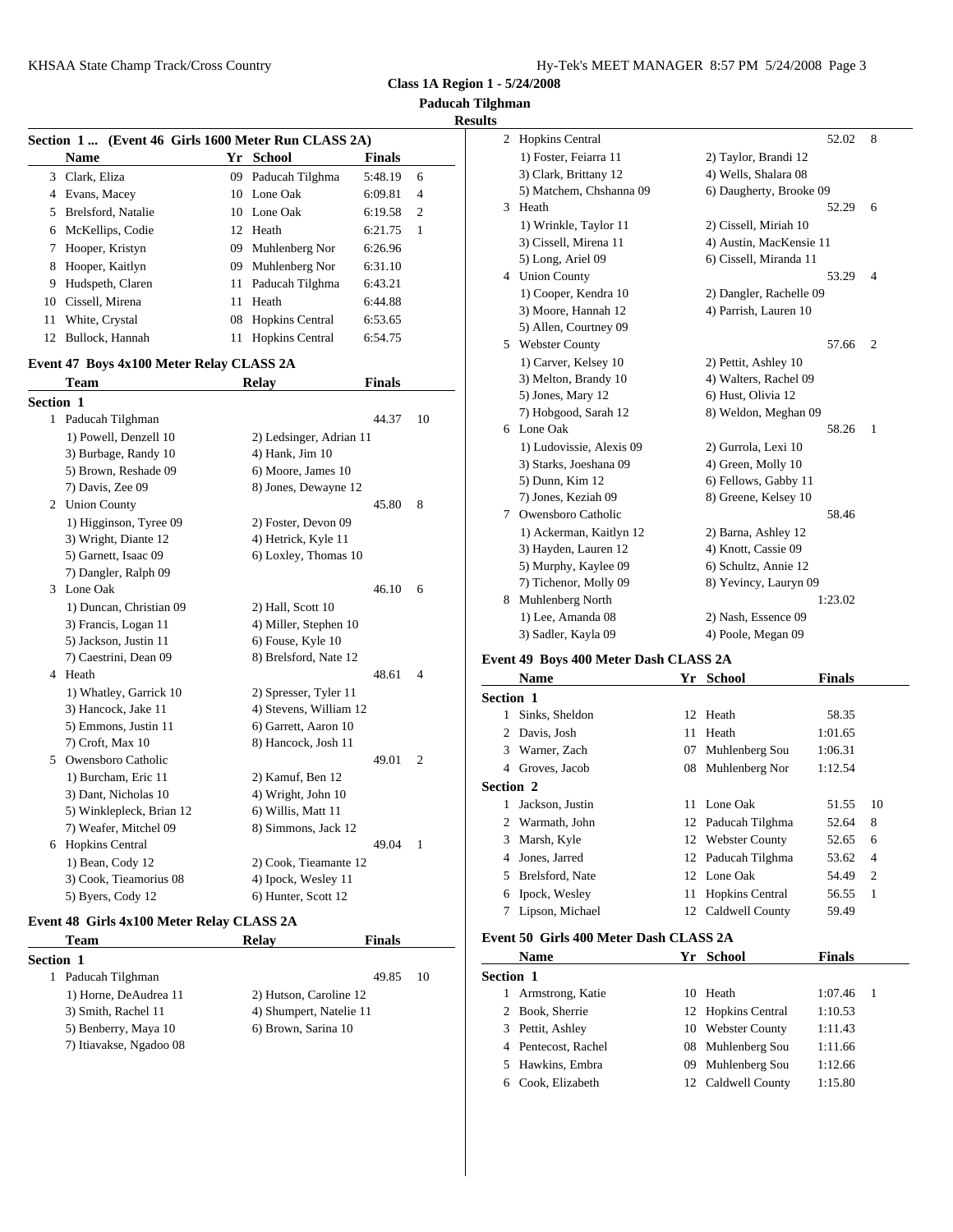**Paducah Tilghman**

## **Result**

|                  | Section 1  (Event 50 Girls 400 Meter Dash CLASS 2A) |    |                    |               |                | <b>Brelst</b><br>11     |
|------------------|-----------------------------------------------------|----|--------------------|---------------|----------------|-------------------------|
|                  | <b>Name</b>                                         |    | Yr School          | <b>Finals</b> |                | Kauff<br>11             |
|                  | 7 Graves, Haylie                                    |    | 10 Heath           | 1:19.7h       |                | 13<br><b>Emm</b>        |
| <b>Section 2</b> |                                                     |    |                    |               |                | Baker<br>14             |
|                  | 1 Horne, DeAudrea                                   |    | 11 Paducah Tilghma | 1:00.14       | 10             | Caldy<br>15             |
|                  | 2 Fellows, Gabby                                    |    | 11 Lone Oak        | 1:01.74       | 8              | Event 54 G              |
| 3                | Parrish, Lauren                                     |    | 10 Union County    | 1:04.14       | 6              | Nam                     |
|                  | 4 Hayes, Kerstin                                    |    | 10 Webster County  | 1:04.64       | $\overline{4}$ | Section 1               |
|                  | 5 Gurrola, Lexi                                     |    | 10 Lone Oak        | 1:05.34       | 2              | Spring<br>$\mathbf{1}$  |
|                  | 6 Allen, Courtney                                   |    | 09 Union County    | 1:11.84       |                | 2<br>Pattor             |
|                  | 7 Matchem, Chshanna                                 |    | 09 Hopkins Central | 1:14.04       |                | 3 Patter                |
|                  | Event 51 Boys 300 Meter Hurdles CLASS 2A            |    |                    |               |                | 4 Evans                 |
|                  | Name                                                |    | Yr School          | <b>Finals</b> |                | Shoul<br>5              |
| Section 1        |                                                     |    |                    |               |                | Clark<br>6              |
|                  | 1 Garrett, Aaron                                    |    | 10 Heath           | 48.24         |                | Schul<br>7              |
|                  | 2 Hayes, Cameron                                    |    | 09 Owensboro Cath  | 53.44         |                | 8<br>Green              |
|                  | 3 Lehotan, Andrew                                   |    | 09 Heath           | 54.04         |                | Cissel<br>9             |
| Section 2        |                                                     |    |                    |               |                | 9<br>Hoop               |
| 1                | Miller, Stephen                                     |    | 10 Lone Oak        | 40.54         | 10             | Moor<br>11              |
|                  | 2 Burcham, Eric                                     |    | 11 Owensboro Cath  | 40.84         | 8              | <b>Brow</b><br>12       |
| 3                | Jones, Dewayne                                      |    | 12 Paducah Tilghma | 41.14         | 6              |                         |
|                  | 4 Denson, Carric                                    |    | 10 Paducah Tilghma | 41.34         | 4              | Event 55 B              |
|                  | 5 Francis, Logan                                    |    | 11 Lone Oak        | 44.14         | 2              | <b>Nam</b>              |
|                  | 6 Loxley, Thomas                                    |    | 10 Union County    | 45.94         | 1              | <b>Section 1</b>        |
|                  |                                                     |    |                    |               |                | 1 Nance                 |
|                  | Event 52 Girls 300 Meter Hurdles CLASS 2A           |    |                    |               |                | 2<br>Sadle              |
|                  | Name                                                |    | Yr School          | <b>Finals</b> |                | 3<br>Croft.             |
| <b>Section 1</b> |                                                     |    |                    |               |                | <b>Section 2</b>        |
|                  | 1 Wagner, Samantha                                  |    | 10 Webster County  | 58.25         |                | 1 Baker                 |
|                  | 2 Ludovissie, Alexis                                |    | 09 Lone Oak        | 58.42         |                | $\overline{2}$<br>Garne |
|                  | 3 Murphy, Kaylee                                    |    | 09 Owensboro Cath  | 1:00.92       |                | <b>What</b><br>3        |
|                  | 4 Strader, Tracey                                   | 07 | Muhlenberg Nor     | 1:03.53       |                | 4 Logso                 |
| <b>Section 2</b> |                                                     |    |                    |               |                | 5<br>Dotse              |
| 1                | Smith, Rachel                                       |    | 11 Paducah Tilghma | 49.75         | 10             | Section 3               |
|                  | 2 Cissell, Miriah                                   | 10 | Heath              | 49.91         | 8              | <b>Jacks</b><br>1       |
| 3                | Taylor, Brandi                                      |    | 12 Hopkins Central | 50.35         | 6              | 2 Powe                  |
|                  | 4 Phillips, Paula                                   |    | 10 Webster County  | 52.08         | 4              | 3 Denso                 |
| 5                | West, Stephanie                                     |    | 12 Paducah Tilghma | 55.32         | 2              | 4<br>Hall,              |
| 6                | Daugherty, Brooke                                   |    | 09 Hopkins Central | 58.21         | 1              | 5<br>Cook,              |
|                  | 7 Solorza, Stephanie                                |    | 09 Owensboro Cath  | 59.44         |                | Event 56 G              |
|                  | Event 53 Boys 800 Meter Run CLASS 2A                |    |                    |               |                | <b>Nam</b>              |
|                  | <b>Name</b>                                         |    | Yr School          | <b>Finals</b> |                | Section 1               |
| Section 1        |                                                     |    |                    |               |                | 1 Whar                  |
|                  | 1 Walker, John                                      |    | 12 Muhlenberg Sou  | 2:02.24       | 10             | 2 Nash,                 |
| 2                | Jones, Jarred                                       | 12 | Paducah Tilghma    | 2:03.24       | 7              | Section 2               |
| 2                | Martin, Charles                                     | 11 | Muhlenberg Nor     | 2:03.24       | 7              | Christ<br>$\mathbf{1}$  |
| 4                | Jenkins, Cody                                       | 11 | Muhlenberg Sou     | 2:04.24       | 4              | Dang<br>2               |
| 5                | Kirkpatrick, Ryan                                   | 10 | Muhlenberg Nor     | 2:09.24       | 2              | 3<br>Arms               |
| 6                | Kubach, Jeremy                                      |    | 12 Webster County  | 2:10.24       | $\mathbf{1}$   | 4 Carve                 |
| 7                | Duncan, Christian                                   |    | 09 Lone Oak        | 2:11.24       |                | 5 Acker                 |
|                  | Warmath, John                                       |    |                    |               |                | Joiner<br>6             |
| 8                |                                                     |    | 12 Paducah Tilghma | 2:12.24       |                | Section 3               |
| 9                | Searcy, Blake                                       |    | 12 Owensboro Cath  | 2:13.24       |                | 1 Horne                 |
| 10               | Pace, Shawn                                         |    | 09 Reidland        | 2:15.24       |                |                         |

| lts              |                                        |    |                    |               |    |
|------------------|----------------------------------------|----|--------------------|---------------|----|
| 11               | Brelsford, Nate                        |    | 12 Lone Oak        | 2:17.24       |    |
| 11               | Kauffeld, Chase                        | 09 | Owensboro Cath     | 2:17.24       |    |
|                  | 13 Emmons, Justin                      |    | 11 Heath           | 2:20.24       |    |
|                  | 14 Baker, Juansheer                    |    | 09 Webster County  | 2:24.24       |    |
|                  | 15 Caldwell, Chase                     |    | 09 Heath           | 2:25.24       |    |
|                  | Event 54  Girls 800 Meter Run CLASS 2A |    |                    |               |    |
|                  | <b>Name</b>                            |    | Yr School          | <b>Finals</b> |    |
| <b>Section 1</b> |                                        |    |                    |               |    |
| 1                | Springer, Whitney                      |    | 12 Muhlenberg Nor  | 2:27.24       | 10 |
|                  | 2 Patton, Emily                        |    | 12 Webster County  | 2:32.24       | 8  |
|                  | 3 Patterson, Olivia                    |    | 11 Paducah Tilghma | 2:33.24       | 6  |
|                  | 4 Evans, Macey                         |    | 10 Lone Oak        | 2:37.24       | 4  |
|                  | 5 Shoulders, Brandy                    |    | 12 Webster County  | 2:38.24       | 2  |
|                  | 6 Clark, Eliza                         |    | 09 Paducah Tilghma | 2:39.24       | 1  |
|                  | 7 Schultz, Annie                       |    | 12 Owensboro Cath  | 2:41.24       |    |
|                  | 8 Greene, Kelsey                       |    | 10 Lone Oak        | 2:53.24       |    |
|                  | 9 Cissell, Mirena                      |    | 11 Heath           | 2:59.24       |    |
|                  | 9 Hooper, Kristyn                      |    | 09 Muhlenberg Nor  | 2:59.24       |    |
|                  | 11 Moore, Kaitlin                      |    | 08 Hopkins Central | 3:16.24       |    |
|                  | 12 Brown, Kayla                        |    | 09 Heath           | 3:24.24       |    |
|                  | Event 55 Boys 200 Meter Dash CLASS 2A  |    |                    |               |    |
|                  | <b>Name</b>                            |    | Yr School          | <b>Finals</b> |    |
| <b>Section 1</b> |                                        |    |                    |               |    |
|                  | 1 Nance, James                         |    | 09 Webster County  | 25.64         |    |
|                  | 2 Sadler, Bradley                      |    | 12 Hopkins Central | 26.14         |    |
|                  | 3 Croft, Max                           |    | 10 Heath           | 27.94         |    |
| <b>Section 2</b> |                                        |    |                    |               |    |
|                  | 1 Baker, Shammah                       |    | 10 Webster County  | 24.24         | 4  |
|                  | 2 Garnett, Isaac                       |    | 09 Union County    | 24.74         | 2  |
|                  | 3 Whatley, Garrick                     |    | 10 Heath           | 25.24         |    |
|                  | 4 Logsdon, Corbin                      |    | 12 Muhlenberg Nor  | 26.24         |    |
|                  | 5 Dotsey, Alex                         |    | 09 Owensboro Cath  | 27.24         |    |
| <b>Section 3</b> |                                        |    |                    |               |    |
|                  | 1 Jackson, Justin                      |    | 11 Lone Oak        | 22.84         | 10 |
|                  | 2 Powell, Denzell                      |    | 10 Paducah Tilghma | 23.04         | 8  |
|                  | 3 Denson, Carric                       |    | 10 Paducah Tilghma | 23.54         | 6  |
|                  | 4 Hall, Scott                          |    | 10 Lone Oak        | 24.84         | 1  |
|                  | 5 Cook, Tieamante                      |    | 12 Hopkins Central | 24.94         |    |
|                  | Event 56 Girls 200 Meter Dash CLASS 2A |    |                    |               |    |
|                  | Name                                   |    | Yr School          | <b>Finals</b> |    |
| <b>Section 1</b> |                                        |    |                    |               |    |
|                  | 1 Wharton, Jasmine                     |    | 11 Muhlenberg Sou  | 33.04         |    |
|                  | 2 Nash, Essence                        |    | 09 Muhlenberg Nor  | 35.04         |    |
| <b>Section 2</b> |                                        |    |                    |               |    |
|                  | 1 Christen, Heather                    |    | 10 Reidland        | 27.64         | 2  |
|                  | 2 Dangler, Rachelle                    |    | 09 Union County    | 28.44         |    |
|                  | 3 Armstrong, Katie                     |    | 10 Heath           | 28.94         |    |
|                  | 4 Carver, Kelsey                       |    | 10 Webster County  | 30.24         |    |
|                  | 5 Ackerman, Kaitlyn                    |    | 12 Owensboro Cath  | 31.74         |    |
|                  | 6 Joiner, Christy                      |    | 11 Hopkins Central | 32.04         |    |
| <b>Section 3</b> |                                        |    |                    |               |    |
|                  | 1 Horne, DeAudrea                      |    | 11 Paducah Tilghma | 25.54         | 10 |
|                  |                                        |    |                    |               |    |
|                  |                                        |    |                    |               |    |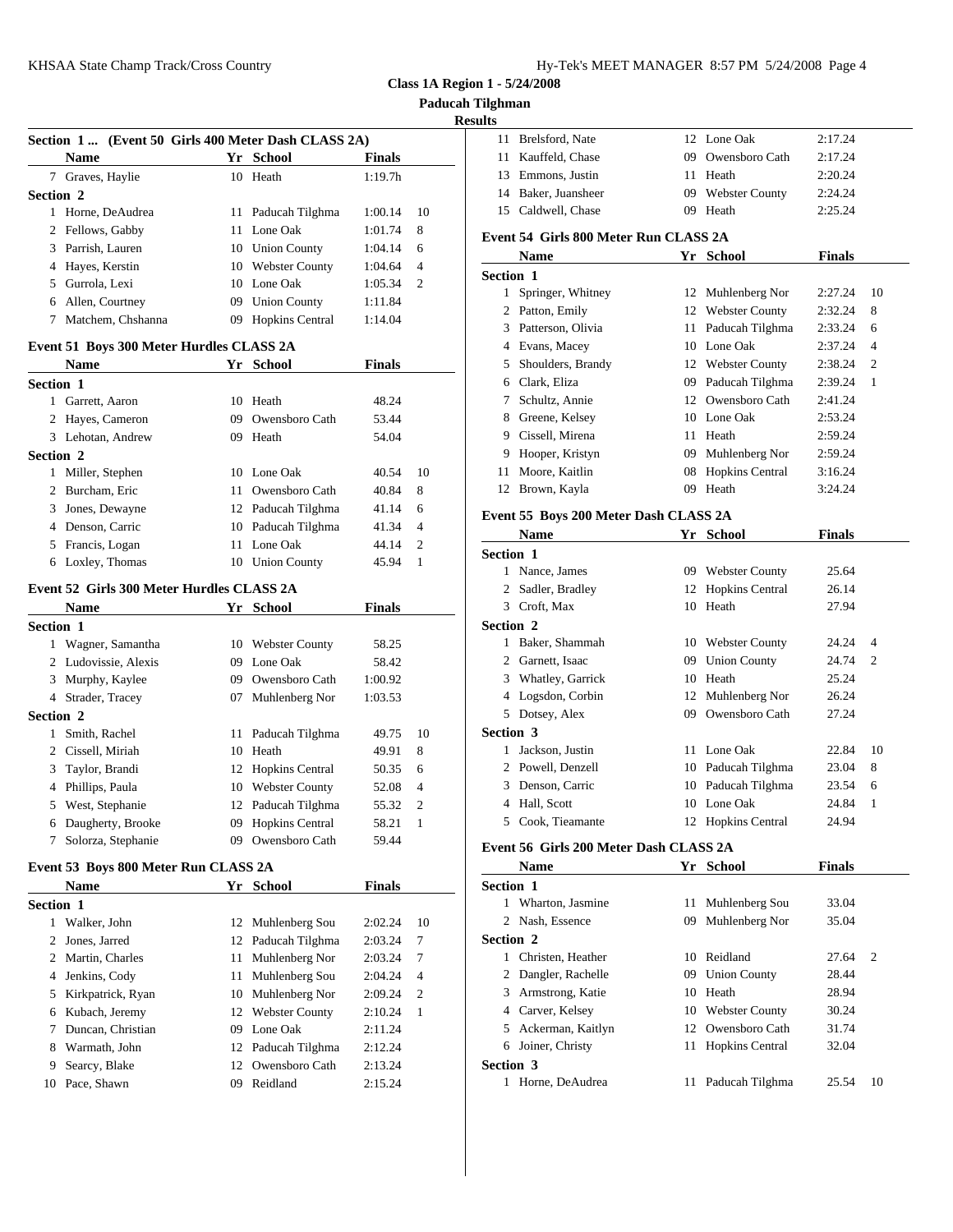**Paducah Tilghman**

|             |                                                     |                        |               |                | <b>Kesults</b>   |
|-------------|-----------------------------------------------------|------------------------|---------------|----------------|------------------|
|             | Section 3  (Event 56 Girls 200 Meter Dash CLASS 2A) |                        |               |                | 4 Lone           |
|             | <b>Name</b>                                         | Yr School              | <b>Finals</b> |                | 1) Ha            |
|             | 2 Fellows, Gabby                                    | 11 Lone Oak            | 26.54         | 8              | 3) Fra           |
|             | 3 Campbell, Megan                                   | 12 Muhlenberg Nor      | 27.04         | 6              | 5) Jac           |
|             | 4 Parrish, Lauren                                   | 10 Union County        | 27.54         | $\overline{4}$ | 7) Ca            |
|             | 5 Starks, Joeshana                                  | 09 Lone Oak            | 28.04         | 1              | 5 Heath          |
|             | 6 Austin, MacKensie                                 | 11 Heath               | 28.54         |                | $1)$ Sir         |
|             |                                                     |                        |               |                | 3) En            |
|             | Event 57 Boys 3200 Meter Run CLASS 2A               |                        |               |                | 5) Ga            |
|             | <b>Name</b>                                         | Yr School              | <b>Finals</b> |                | 7) Per           |
| Section 1   |                                                     |                        |               |                | Event 60 G       |
|             | 1 Poore, Aaron                                      | 11 Muhlenberg Sou      | 10:04.24      | 10             | Tean             |
|             | 2 Napier, Cody                                      | 12 Muhlenberg Sou      | 10:05.24      | 8              | <b>Section 1</b> |
|             | 3 Lowe, Matt                                        | 12 Webster County      | 10:08.24      | 6              | 1 Paduc          |
|             | 4 Perry, Derek                                      | 11 Heath               | 10:10.24      | 4              |                  |
|             | 5 Thompson, Sam                                     | 09 Owensboro Cath      | 10:28.24      | 2              | 1) Be            |
| 6           | Spencer, David                                      | 11 Lone Oak            | 11:45.24      | 1              | 3) Shi<br>5) Ho  |
| $7^{\circ}$ | Garrett, Riley                                      | 09 Muhlenberg Nor      | 11:53.24      |                | 7) Hu            |
|             | 8 Moore, Connor                                     | 10 Hopkins Central     | 11:54.24      |                | 2 Lone           |
|             | 9 Calvert, Zach                                     | 10 Webster County      | 12:31.24      |                | 1) Gu            |
|             | 10 Walker, Jordan                                   | 11 Heath               | 12:43.24      |                | 3) Gro           |
|             |                                                     |                        |               |                | 5) Sta           |
|             | Event 58 Girls 3200 Meter Run CLASS 2A              |                        |               |                | 7) Gro           |
|             | <b>Name</b>                                         | Yr School              | <b>Finals</b> |                | 3<br>Webs        |
| Section 1   |                                                     |                        |               |                | 1) Ha            |
|             | 1 Porter, Brianne                                   | 11 Muhlenberg Sou      | 12:16.24      | 10             | 3) Sh            |
|             | 2 White, Maddie                                     | 10 Union County        | 12:24.24      | 8              | 5) Pet           |
|             | 3 Wilson, Carissa                                   | 12 Paducah Tilghma     | 13:05.24      | 6              | 7) Jor           |
|             | 4 Murphy, Morgan                                    | 12 Lone Oak            | 13:54.24      | 4              | 4<br>Owen        |
|             | 5 Evans, Macey                                      | 10 Lone Oak            | 14:02.24      | 2              | 1) Ac            |
|             | 6 Smith, Chandler                                   | 08 Paducah Tilghma     | 14:18.24      | 1              | 3) Kn            |
| 7           | McKellips, Codie                                    | 12 Heath               | 14:52.24      |                | 5) Sol           |
|             | 8 Cissell, Mirena                                   | 11 Heath               | 15:24.24      |                | 5 Heath          |
|             | 9 Cook, Elizabeth                                   | 12 Caldwell County     | 16:34.24      |                | 1) Cis           |
|             |                                                     |                        |               |                | 3) Gra           |
|             | Event 59 Boys 4x400 Meter Relay CLASS 2A            |                        |               |                | 5) Cis           |
|             | Team                                                | Relay                  | <b>Finals</b> |                |                  |
| Section 1   |                                                     |                        |               |                |                  |
|             | 1 Webster County                                    |                        | 3:35.57       | 10             |                  |
|             | 1) Williams, LaBrice 11                             | 2) Kubach, Jeremy 12   |               |                | 1)               |
|             | 3) Marsh, Kyle 12                                   | 4) Terrell, Darrion 12 |               |                | 2)               |
|             | 5) Cottingham, Jordan 12                            | 6) Osborn, Drew 11     |               |                | 2)               |
|             | 7) Lowe, Matt 12                                    | 8) Baker, Shammah 10   |               |                | 4)               |
| 2           | Paducah Tilghman                                    |                        | 3:36.33       | 8              | 5)               |
|             | 1) Jones, Jarred 12                                 | 2) Warmath, John 12    |               |                | 6)               |
|             | 3) Burbage, Randy 10                                | 4) Hank, Jim 10        |               |                | 7)               |
|             | 5) Davis, Zee 09                                    | 6) Brown, Reshade 09   |               |                | 8)               |
|             | 7) Sharp, Casey 12                                  | 8) Jones, Dewayne 12   |               |                | 8)               |
| 3           | Owensboro Catholic                                  |                        | 3:50.48       | 6              | 10)              |
|             | 1) Burcham, Eric 11                                 | 2) Kamuf, Ben 12       |               |                | 11)<br>12)       |
|             | 3) Kauffeld, Chase 09                               | 4) Probus, Drew 11     |               |                | 13)              |
|             | 5) Searcy, Blake 12                                 | 6) Simmons, Jack 12    |               |                | 14)              |
|             | 7) Weafer, Mitchel 09                               | 8) Willis, Matt 11     |               |                |                  |
|             |                                                     |                        |               |                |                  |

| Results               |                         |
|-----------------------|-------------------------|
| 4 Lone Oak            | 3:56.29<br>4            |
| 1) Hall, Scott 10     | 2) Brelsford, Nate 12   |
| 3) Francis, Logan 11  | 4) Miller, Stephen 10   |
| 5) Jackson, Justin 11 | 6) Duncan, Christian 09 |
| 7) Caestrini, Dean 09 |                         |
| Heath<br>5.           | 4:01.93<br>2            |
| 1) Sinks, Sheldon 12  | 2) Caldwell, Chase 09   |
| 3) Emmons, Justin 11  | 4) Davis, Josh 11       |
| 5) Garrett, Aaron 10  | $6$ ) Croft, Max 10     |
| 7) Perry, Derek 11    | 8) Whatley, Garrick 10  |
|                       |                         |

# **Girls 4x400 Meter Relay CLASS 2A**

|                  | <b>Team</b>              | <b>Relay</b>             | <b>Finals</b> |                |
|------------------|--------------------------|--------------------------|---------------|----------------|
| <b>Section 1</b> |                          |                          |               |                |
|                  | 1 Paducah Tilghman       |                          | 4:22.51       | 10             |
|                  | 1) Benberry, Maya 10     | 2) Patterson, Olivia 11  |               |                |
|                  | 3) Shumpert, Natelie 11  | 4) Smith, Rachel 11      |               |                |
|                  | 5) Horne, DeAudrea 11    | 6) West, Stephanie 12    |               |                |
|                  | 7) Hutson, Caroline 12   | 8) McElroy, Allison 12   |               |                |
| $\mathfrak{D}$   | Lone Oak                 |                          | 4:23.31       | 8              |
|                  | 1) Gurrola, Lexi 10      | 2) Dunn, Kim 12          |               |                |
|                  | 3) Greene, Kelsey 10     | 4) Fellows, Gabby 11     |               |                |
|                  | 5) Starks, Joeshana 09   | 6) Evans, Macey 10       |               |                |
|                  | 7) Green, Molly 10       | 8) Brelsford, Natalie 10 |               |                |
| 3                | <b>Webster County</b>    |                          | 4:23.48       | 6              |
|                  | 1) Harris, Lynette 10    | 2) Hayes, Kerstin 10     |               |                |
|                  | 3) Shoulders, Brandy 12  | 4) Patton, Emily 12      |               |                |
|                  | 5) Pettit, Ashley 10     | 6) Melton, Brandy 10     |               |                |
|                  | 7) Jones, Mary 12        | 8) Weldon, Meghan 09     |               |                |
|                  | 4 Owensboro Catholic     |                          | 4:40.90       | $\overline{4}$ |
|                  | 1) Ackerman, Kaitlyn 12  | 2) Barna, Ashley 12      |               |                |
|                  | 3) Knott, Cassie 09      | 4) Schultz, Annie 12     |               |                |
|                  | 5) Solorza, Stephanie 09 | 6) Yevincy, Lauryn 09    |               |                |
| 5                | Heath                    |                          | 4:59.25       | $\overline{2}$ |
|                  | 1) Cissell, Miranda 11   | 2) Armstrong, Katie 10   |               |                |
|                  | 3) Graves, Haylie 10     | 4) Long, Ariel 09        |               |                |
|                  | 5) Cissell, Miriah 10    |                          |               |                |
|                  |                          |                          |               |                |

|     | Women - CLASS 1A - Team Rankings - 18 Events Scored |     |  |
|-----|-----------------------------------------------------|-----|--|
| 1)  | Fort Campbell                                       | 136 |  |
| 2)  | <b>Trigg County</b>                                 | 84  |  |
| 2)  | <b>Fulton County</b>                                | 84  |  |
| 4)  | <b>Lyon County</b>                                  | 47  |  |
| 5)  | Murray                                              | 45  |  |
| 6)  | <b>Ballard Memorial</b>                             | 40  |  |
| 7)  | Russellville                                        | 19  |  |
| 8)  | <b>Todd County Central</b>                          | 17  |  |
| 8)  | Mayfield                                            | 17  |  |
| 10) | <b>Hancock County</b>                               | 16  |  |
| 11) | <b>Crittenden County</b>                            | 15  |  |
| 12) | Dawson Springs                                      | 11  |  |
| 13) | St. Mary                                            | 8   |  |
| 14) | McLean County                                       | 6   |  |
|     |                                                     |     |  |

Women - CLASS 2A - Team Rankings - 18 Events Scored